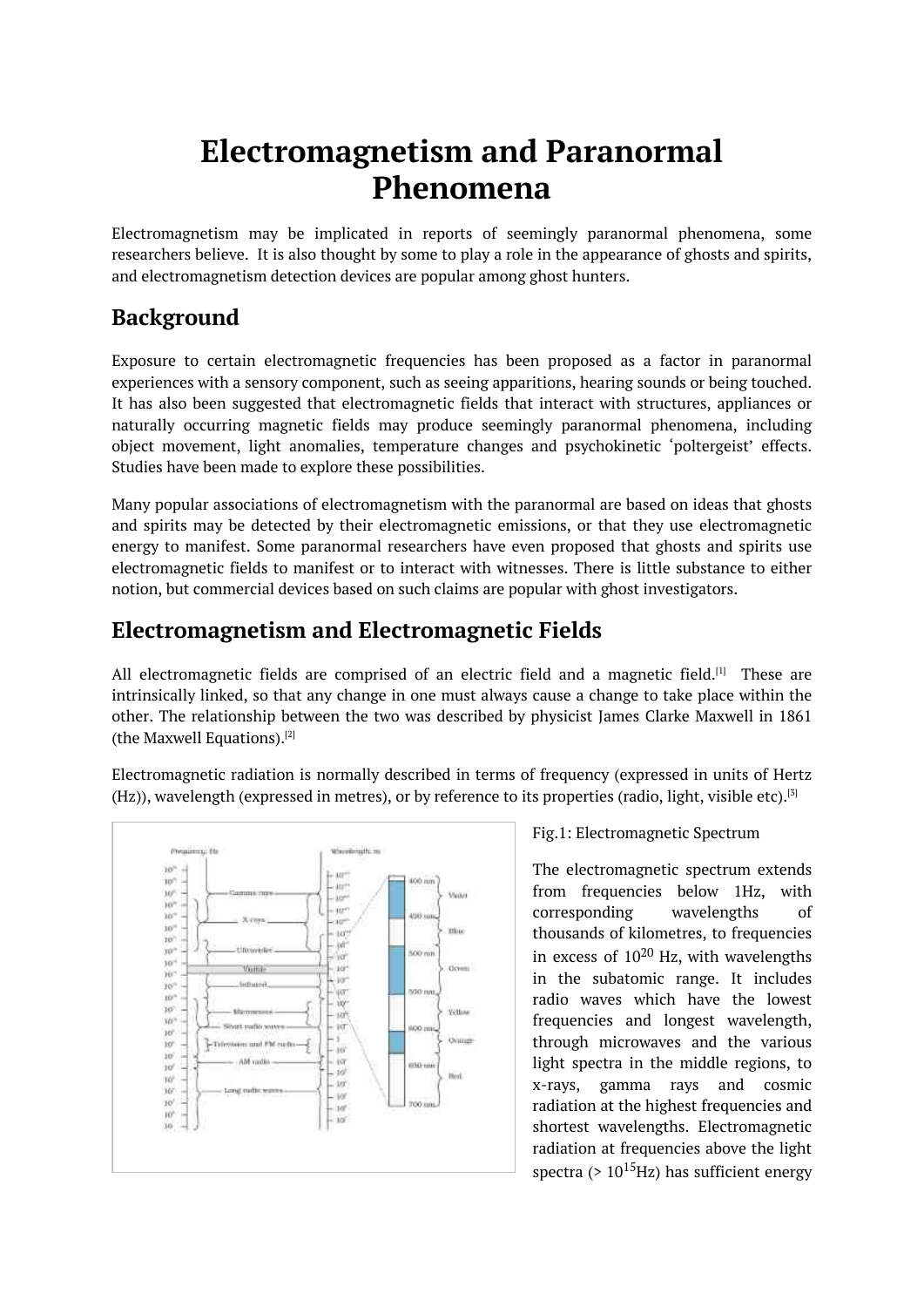to cause ionization of atoms. This is referred to as ionising radiation or nuclear radiation. Conversely, electromagnetic radiation at lower frequencies, which lack sufficient energy to cause ionization, is referred as non-ionizing radiation.

Electromagnetic fields may be man-made or they may occur naturally. Man-made sources of electromagnetic fields include almost all electrically operated technology (vehicles, radio transmitters, and the electrical wiring in buildings or overhead cables).

Natural sources of electromagnetic fields include the Earth's magnetic field, the Sun, seismic activity, lightning and the movement of air and water within the atmosphere. Humans and other living organisms also have a surrounding electromagnetic field as a result of the electrical activity which occurs within their cells.

## **Early Considerations**

Attempting to explain the effects caused by séance mediums, some nineteenth century researchers proposed a connection with new discoveries in electromagnetism. [4] In 1875, physicists Balfour Stewart and PG Tait proposed that electromagnetic forces provide a physical continuity between this world and the next.<sup>[5]</sup> In 1894 sittings with the medium Eusapia Palladino, Oliver Lodge, Charles Richet and Frederic Myers used a wire apparatus to detect electrom[ag](#page-0-0)netic surges emanating from her body. [6]

Other mediums als[o](#page-0-0) appeared to manifest unusual electromagnetic effects from time to time, for example Florence Cook and DD Home. Additionally, so-called 'electric girls' manifested unusual electrom[ag](#page-0-0)netic effects (see for instance Angelique Cottin). [7] However, it is probable that reported effects such as light flashes and shocks were a result of static electricity charges, which may also have given rise to observations of electromagnetism.

Researchers theorized that radio and other electromag[ne](#page-0-0)tic forms may offer a means for communicating with spirits or other dimensions. For example, the Spirit Electronic Communication Society, founded in Manchester in 1949, developed devices which it claimed could be used for this purpose. The group also used devices – called Zwann Rays after their inventor, Dutch spiritualist N Zwann $^{\text{\tiny{[8]}}}$  – to create an energy field that it was thought might assist spirit communications by stimulating the psychic sense. This area of research became known as Electronic Voice Phenomena (EVP). Konstantin Raudive, a Latvian, was one of many researchers who experimented with electr[oni](#page-0-0)c communication methods based upon radio waves, testing methods such as shielding from unwanted electromagnetism by means of a Faraday cage. [9]



Fig 2: Raudive Diode

The Spiricom, a spirit communication device based on radio waves but also requiring mediumistic ability, was developed by

industrialist George Meek and medium William O'Neill in the 1980s. $^{\left[10\right]}$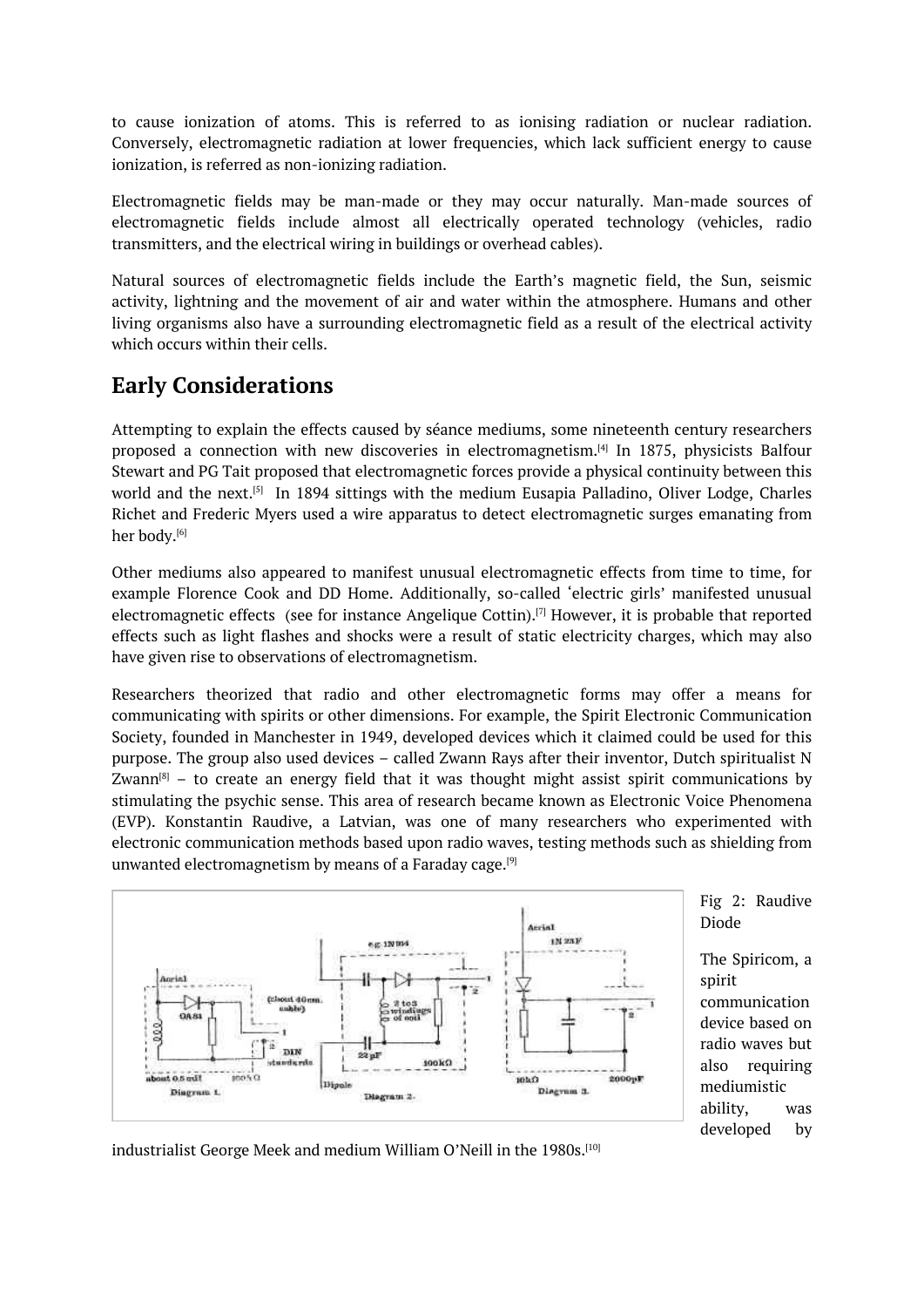As the twentieth century progressed, researchers developed ideas based on energy fields to try to explain a range of paranormal phenomena, many based upon principles of electromagnetism. Most were without substance, such as the claimed discovery of a pure magnetic current by Viennese physicist Felix Ehrenhaft, which paranormal investigator Harry Price speculated might be involved in poltergeist-type activity, $^{[11]}$  but which was later proved not to exist.

# **Experiments and Field Investigations**

#### **Michael Persinger**

Growing interest in electromagnetism on the part of paranormal researchers in the 1980s stemmed largely from studies carried by Michael Persinger at the Laurentian University in Ontario, Canada. Persinger considered that electromagnetism might provide sufficient energy to cause experiences such as apparitions, poltergeists, precognition and UFO encounters. He thought that extremely low frequency (<60Hz) electromagnetic fields from both natural and man-made sources might be a likely cause, $^{\rm [12]}$  further suggesting the study of high voltage static electric fields and geo-magnetic fields. $^{\rm [13]}$ 

Persinger's most notable experiments involved the use of a helmet which he developed together with Stanley Koren. The device, nicknamed the 'God Helmet', exposed portions of the brain to compl[ex](#page-0-0) magnetic signals of varying intensity. Exposure caused some individuals to experie[nce](#page-0-0) physical and psychological sensations, including religious visions (some participants claimed to have seen apparitions of Christ within the experimental chamber).<sup>[14]</sup>

Persinger's claims regarding the God Helmet have been frequently challenged, most notably by researchers at Upsala University, Sweden, who claimed that the reported effects could not be reproduced and attributing the effect largely to suggestibility. $^{\scriptscriptstyle [15]}$  $^{\scriptscriptstyle [15]}$  $^{\scriptscriptstyle [15]}$ 

Perhaps Persinger's most influential work in this area was his examination with Koren of an allegedly haunted property in 1996. The reported phenomena included sensed presences, intense feelings of fear, flashes of light and sensations of being tou[che](#page-0-0)d. The pair observed that spikes in electromagnetism appeared to coincide with increased episodes of the disturbances and traced the cause to a faulty earth in electrical wiring circuits. [16]

#### **Other Studies**

Markedly similar observations were made during [an](#page-0-0) investigation at a reportedly haunted farmhouse in Cheshire, England in 2003-4. The occupants reported paranormal experiences and unusual physiological sensations, as also did investigators from Para.Science. Extremely high electromagnetic fields found in the same rooms as the reported experiences were traced to a faulty electrical supply cable, and the phenomena faded after it had been repaired.  $^{\left[17\right]}$ 

The Association for the Scientific Study of Anomalous Phenomena (ASSAP) carried out a study in 2004 examining links between localized electromagnetism and haunting reports at Muncaster Castle, Cumbria, UK. Using a pair of magnetometers, the team led by Jason [Br](#page-0-0)aithwaite and Maurice Townsend measured magnetic fields in the region of 0.1 to 30 Hz in the castle's Tapestry Room. They concluded that ghostly occurrences reported by individuals lying on the bed were caused by interactions between the ambient electromagnetic fields and the iron bedframe. $^{\rm [18]}$ 

Parapsychologists from the University of Hertfordshire and the University of Edinburgh, led by Richard Wiseman, made electromagnetic field measurements while searching for explanations of reported hauntings at Hampton Court Palace and Edinburgh's Vault[s.](#page-0-0) The team used magnetometers to survey the ambient magnetic fields, but found only modest evidence for a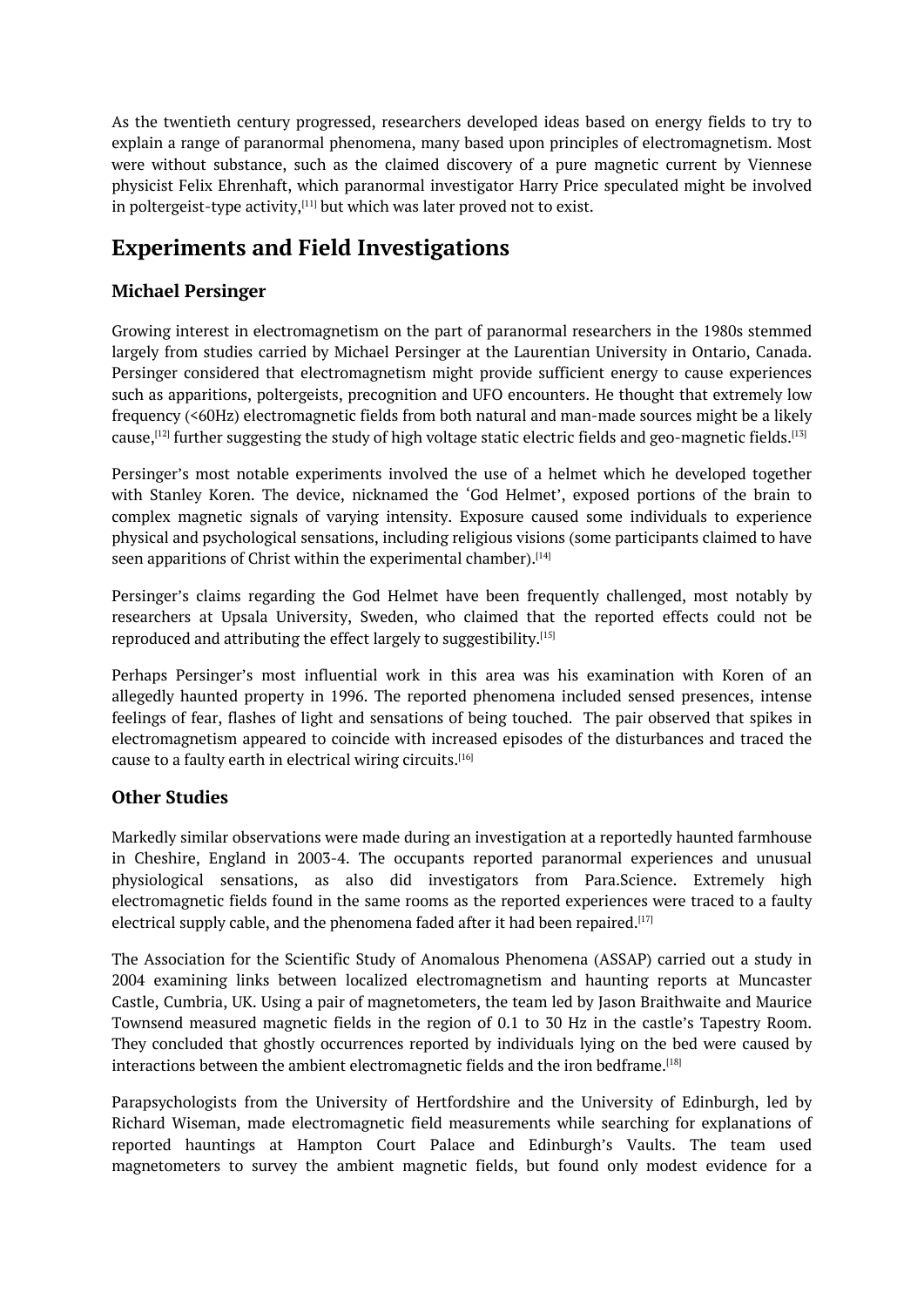magnetic field causation. [19]

Other researchers carried out experiments recording the effects on participants of electromagnetic fields. A team from London's Goldsmith's College led by Chris French used electromagnetic coils to subject participants to [co](#page-0-0)ntrolled levels of low frequency electromagnetism within a specially constructed chamber. Although inconclusive, the team considered the case for electromagnetic involvement worthy of further investigation. [20]

These limited studies only appear to suggest that further, more detailed work may be productive. They have focused on the very low frequency portion of the electromagnetic spectrum, typically around or below the frequencies of the ele[ctri](#page-0-0)cal supply: 60Hz in the USA and 50Hz in the UK. To date no studies have examined the involvement of higher frequencies, for example in the 2GHz-5GHz regions used by mobile communications and Wi-Fi devices, a dominant cause of most localized electromagnetism. Exposure to electromagnetic fields within these frequency ranges has been blamed by some campaigners as a cause of physiological and health problems, although this remains to be proven. [21]

## **EMF and Ghost Hunting**

Many investigators n[ow](#page-0-0) routinely measure electromagnetic fields in their studies, benefiting from inexpensive EMF (Electromagnetic Field) meters that have been developed to monitor the possible health implications of exposure to mobile phone masts and other appliances<sup>[22]</sup> (not be confused with 'emf', a physics abbreviation for electromotive force. [23]) Their widespread adoption has been boosted by popular television shows such as *Ghost Hunters*, [24] each new model quickly being marketed as ghost detectors by commercial companies.<sup>[25]</sup> Numerous 'ghost meters' are now being advertised, many of them ordinary commercial meters that have been re-bran[ded](#page-0-0) for ghost hunting applications, such as the popular Safe Range K-II [me](#page-0-0)ter.<sup>[26]</sup> Other devices claiming to generate a localiz[ed](#page-0-0) electromagnetic field are promoted as stimulating spiritual activity within a location. $^{[27]}$ But there is little evidence to support these claims, and descriptions tend to lack detail, as for instance in this blurb by a group that offers courses in ghost [in](#page-0-0)vestigation:

The EMF detector is an essential part of a ghost hunter's toolkit. The EMF detector detects and monitors the electro-magnetic field around the device. All consumer electronics and even some battery-operated items e.g. mobile phones and walkie talkies can set off EMF detectors. It has been found that high levels of EMF or EMF spikes tend to occur at the same time and in the same location as paranormal activity. [28]

Ideas regarding the use of EMF devices may have arisen from misunderstandings of the studies by Persinger, Koren and other researchers, amplified by the mainstream media and ghost hunting online forums.<sup>[29]</sup> Despite the extrava[gan](#page-0-0)t claims made for them, these are mostly simple devices that provide only a basic indication of electromagnetic amplitude.<sup>[30]</sup> But they remain extremely popular with ghost investigators, many of whom insist they are useful.<sup>[31]</sup>

A few investig[ato](#page-0-0)rs use Geiger counters to detect ionizing electromagnetic radiation, $^{\left[ 32 \right]}$  but to date there is no evidence to suggest that these frequencies are inv[olv](#page-0-0)ed in reported paranormal experiences.

## **Recent Developments**

A recent idea is that a ghost or spirit may directly influence the device by increasing the surrounding electromagnetic field and using the energy thus created to convey information, by means of flashing lights, changing the tone of a speaker or moving of a meter needle. One commercially available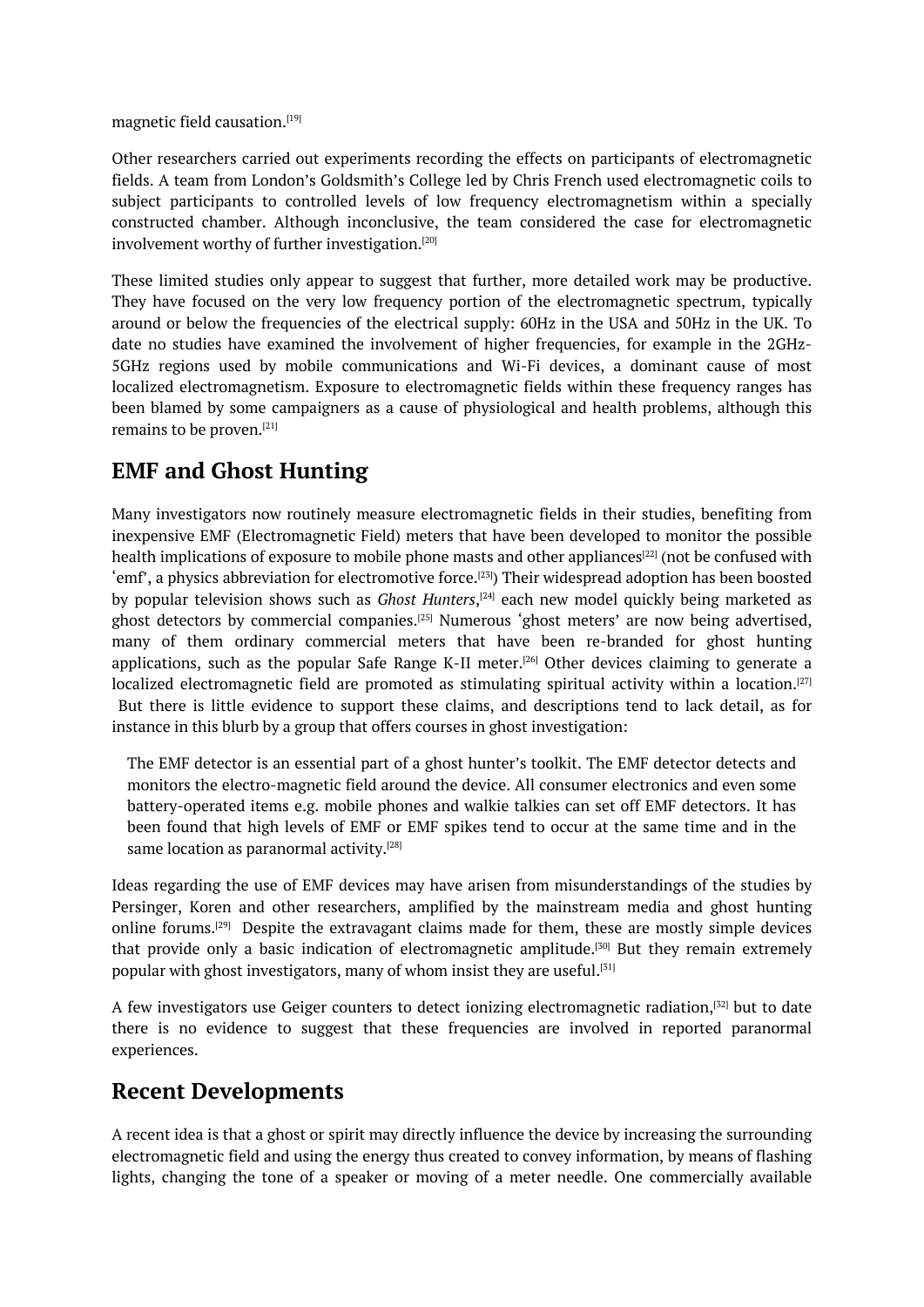device, the Ghost Meter Pro, has additional modes which it is claimed facilitate such communication. [33]

The ghost hunting community has also begun to use mobile phone apps which use built-in sensors, often including a magnetometer able to measure surrounding electromagnetic fields. $^{\left[ 34\right] }$  [35]

## **Conclusion**

It remains to be conclusively demonstrated that electromagnetism plays a role in t[he](#page-0-0) [pro](#page-0-0)duction of reported paranormal experiences. No study carried out to date has ever produced any evidence that ghosts or spirits can emit or manipulate electromagnetism. However, the current popularity of electromagnetic field measuring device and EMF meters among ghost hunters shows little signs of waning. A stream of new devices comes onto the market annually, each backed by unsupported claims and insubstantial evidence.

Steven Parsons

#### **Literature**

Anon. (2003). Health Effects of Radiofrequency Electromagnetic Fields. Report of an independent Advisory Group on Non-ionising Radiation. National Radiological Protection Board 14/2.

Biddle, K. (2014). Testing the K-II EMF Meter: Does it communicate with spirits? No. James Randi Education Foundation. [Web page]

Biography.com (n.d.). James C. Maxwell [Biography.](https://web.randi.org/swift/testing-the-k-ii-emf-meter-does-it-communicate-with-spirits-no) [Web page]

Dyne, M. (1954). Electronic Communication for the Spiritual Emancipation of the People. Manchester: The Spirit Electronic [Communication](https://www.biography.com/scientist/james-c-maxwell) Society.

Electromagnetic Spectrum. (n.d.). Electromagnetism. [Web page]

Electromagnetic Fields and Cancer (n.d.). National Cancer Institute.[Web page]

Fodor, N. (1933). Electric Phenomena. In *[Encyclopaed](https://www.mathsisfun.com/physics/electromagnetic-spectrum.html)ia of Psychic Science.* Stroud, UK: Arthurs Press, [122.](https://www.cancer.gov/about-cancer/causes-prevention/risk/radiation/electromagnetic-fields-fact-sheet)

French, C., Haque, U., Bunton-Stasyshyn & Davis, R. (2009). The "Haunt" project: An attempt to build a "haunted" room by manipulating complex electromagnetic fields and infrasound. *Cortex* 45, 619-29.

Kashy, E., Bertsch McGrayne, S., Robinson, Frank N. H. (n.d.) [Electromagnetism.](http://www.each.usp.br/rvicente/HauntProject.pdf) *Encyclopaedia Britannica Online*.

Khamsi, R. (2004). Electrical Brainstorms busted as source of ghosts. *Nature*, 9 [Decemb](https://www.britannica.com/science/electromagnetism/Faradays-discovery-of-electric-induction)er.

Lodge, O. (1894). 'Experience of unusual physical phenomena occurring in the presence of an entranced person'. *[Proceedings](https://www.nature.com/articles/news041206-10) of the Society for Psychical Research* 2*,* 300-60.

Masters, D. (2017). Your best chance of seeing an ACTUAL ghost this Halloween...according to paranormal experts. *Daily Mirror*, 31 October.

Meek, G. W. (1987). *After We Die, What Then?* Columbus: Ariel Press. Meek also made the technical manuals for the various Spiricom devices freely available, some online: Spiricom, [Technical](https://www.mirror.co.uk/tv/asking-simple-question-out-loud-11317236) Manual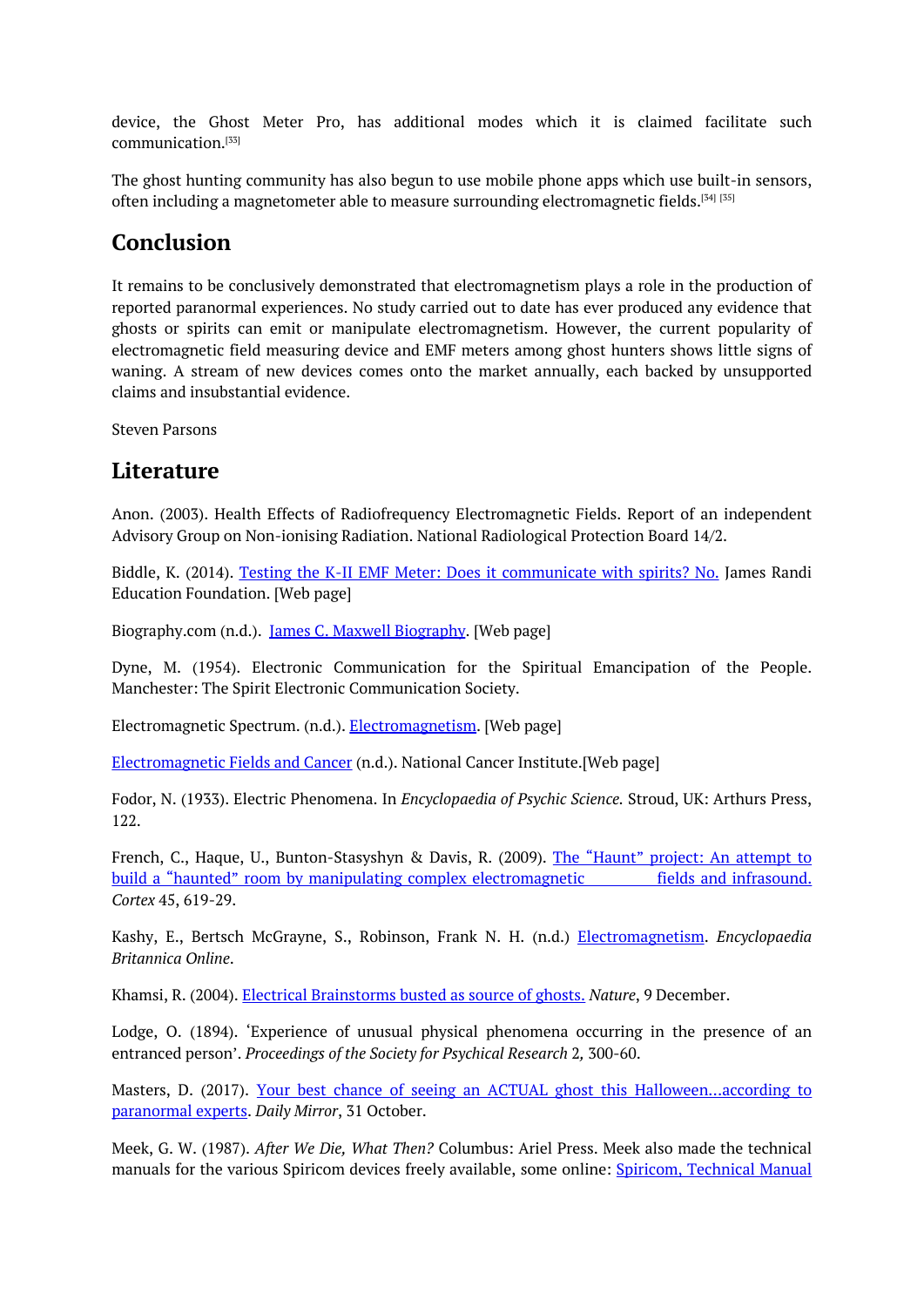Murphy, T. (2019). *The God Helmet Experiments: The Science that Found God in the Human Brain.* Independently published.

Persinger, M.A. (1974). The Paranormal Part II. Mechanisms and Models. MSS Information Corp. USA.

Persinger, M.A. & Koren, S. (2001). Predicting the Characteristics of Haunt Phenomena from Geomagnetic Factors and Brain Sensitivity: Evidence from Field and Experimental Studies. In *Hauntings and Poltergeists*, ed. by J. Houran & R. Lange. Jefferson, NC: McFarland, 184-87.

Price, H. (1945). *Poltergeist Over England*. London: Country Life 382.

Raudive, K. (1971). *Breakthrough. An Amazing Experiment in Electronic Communication with the Dead.* Gerrards Cross, UK: Colin Smythe.

Smith K.M., Holroyd, P. (1968). Introduction to Electrical Units and Circuits. In Engineering Principles for Electrical Technicians. Pergamon. Oxford.

Stewart, B. & Tait, P.G. (1875). *The Unseen Universe, or Physical [Speculations](https://www.sciencedirect.com/topics/engineering/electromotive-force) on a Future State.* New York: MacMillan.

Swain, B. (1982). Electronic Breakthrough with "Dead" *New Realities* 4.

Townsend, M. (2004). The Haunted Bed. Association for the Scientific Study of Anomalous Phenomena.

Winsper, A. & Parsons, S. (2004). [Preliminar](http://www.assap.ac.uk/newsite/htmlfiles/MADS%20haunted%20bed.html)y Report for O.H. Farm, Cheshire. [Web page]

Wiseman, R., Watt, C., Greening, E., Stevens, P., O'Keeffe, C. (2002). An Investigation into the alleged haunting of Hampton Court Palace: [Psychological](http://www.parascience.org.uk/PDFs/Cheshire%20Farmhouse.pdf) variables and magnetic fields. *Journal of Parapsychology* 66/4, 387-408.

World Health Organisation (2002). [Electromagnetic](http://researchprofiles.herts.ac.uk/portal/en/publications/an-investigation-into-the-%09alleged-haunting-of-hampton-court-palace(e0c1c073-c1d1-43cf-a058-a6195b8f34d2).html) Fields. [Web page]

Woodford, Chris. (2008). Magnetism. [Web page]

Wynarczyk, N. (2018). App-Aritions My horror of [hearing](https://www.who.int/peh-emf/about/WhatisEMF/en/) a missing man banging on a wall when I went ghost hunting in a [haunted](https://www.explainthatstuff.com/magnetism.html) train station – and you can do it too. *The Sun Online*, 31 October.

# **Endnotes**

#### **[Footnotes](https://www.thesun.co.uk/news/7620340/ghost-hunting-apps/)**

- 1.ˆ World Health Organisation (2002).
- 2.ˆ James C. Maxwell Biography. Biography.com; Woodford (2008).
- 3.ˆ Electromagnetic Spectrum. Electromagnetism. MathsisFun.com
- 4.ˆ Kashy et al. (2020).
- [5.ˆ](#page-0-0) Stewart & Tait (1875).
- [6.ˆ](#page-0-0) Lodge (1894), [300-360](https://www.biography.com/scientist/james-c-maxwell)
- [7.ˆ](#page-0-0) Fodor [\(1933\),](https://www.mathsisfun.com/physics/electromagnetic-spectrum.html) 122.
- [8.ˆ](#page-0-0) Dyne (1954).
- [9.ˆ](#page-0-0) Raudive (1971), 349.